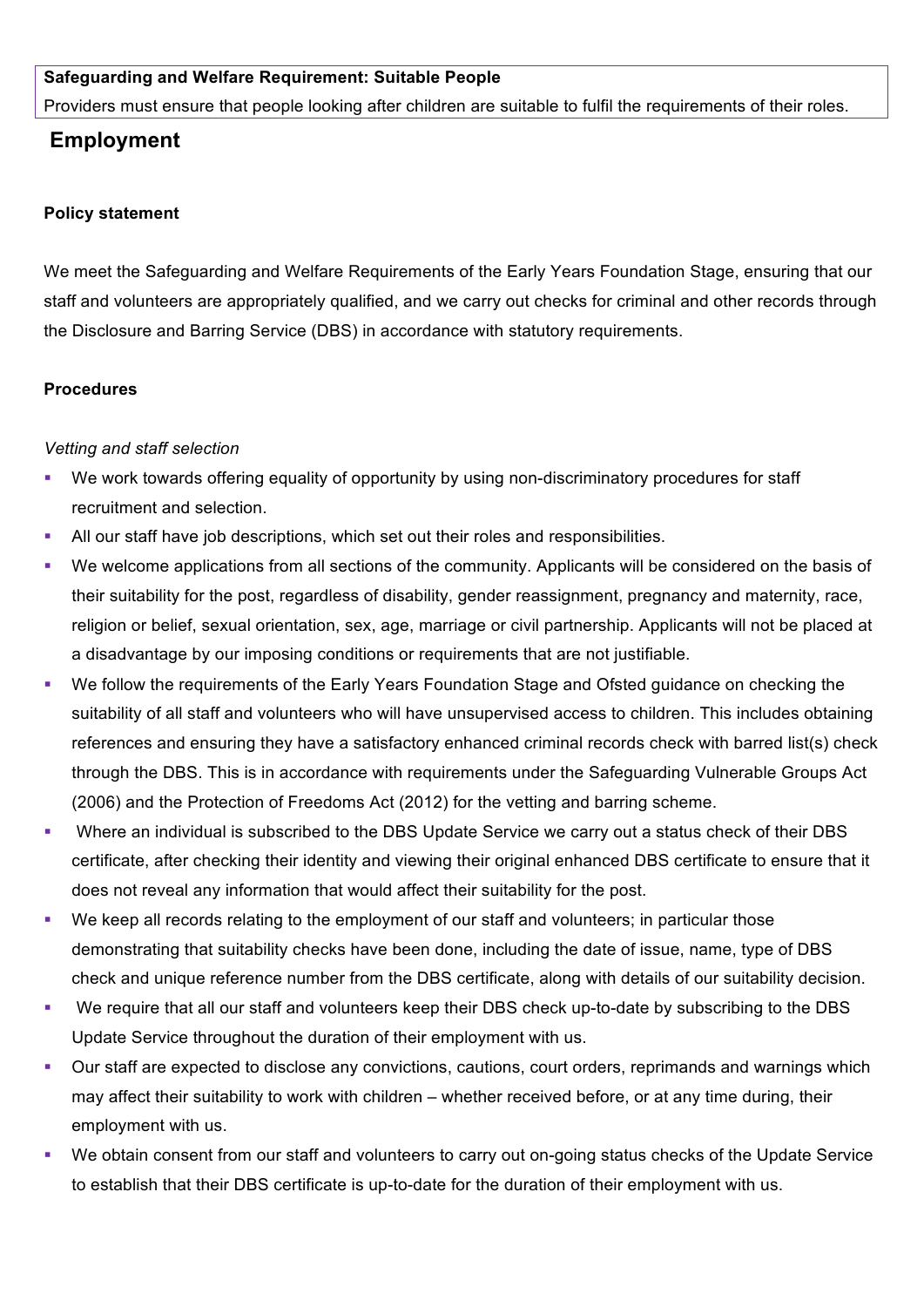Where we become aware of any relevant information which may lead to the disqualification of an employee, we will take appropriate action to ensure the safety of children. In the event of disqualification, that person's employment with us will be terminated.

### *Notifying Ofsted of changes*

■ We inform Ofsted of any changes to our Registered Person (trustees/director(s)our provision) and manager.

### *Training and staff development*

- § Our manager and deputy hold the CACHE Level 3 Diploma for the Children and Young People's Workforce or an equivalent qualification and at least half of our other staff members hold the CACHE Level 2 Certificate for the Children and Young People's Workforce or an equivalent or higher qualification.
- We provide regular in-service training to all our staff whether paid staff or volunteers through the Preschool Learning Alliance and external agencies.
- Our budget allocates resources to training.
- § We provide our staff with induction training in the first week of their employment. This induction includes our Health and Safety Policy and Safeguarding Children and Child Protection Policy. Other policies and procedures are introduced within an induction plan.
- We support the work of our staff by holding regular supervision meetings and appraisals.
- We are committed to recruiting, appointing and employing staff in accordance with all relevant legislation and best practice.

# *Staff taking medication/other substances*

- If a member of staff is taking medication which may affect their ability to care for children, we ensure that they seek further medical advice. Our staff will only work directly with the children if medical advice confirms that the medication is unlikely to impair their ability to look after children properly.
- § Staff medication on the premises will be stored securely and kept out of reach of the children at all times.
- **•** If we have reason to believe that a member of our staff is under the influence of alcohol or any other substance that may affect their ability to care for children, they will not be allowed to work directly with the children and further action will be taken.

# *Managing staff absences and contingency plans for emergencies*

- Our staff take their holiday breaks that are authorised by the management. Where a staff member may need to take time off for any reason other than sick leave or training, this is agreed with our manager with sufficient notice.
- § Where our staff are unwell and take sick leave in accordance with their contract of employment, we organise cover to ensure ratios are maintained.
- § Sick leave is monitored and action is taken where necessary, in accordance with the individual's contract of employment.
- We have contingency plans to cover staff absences, as follows:

We have several staff working part-time hours, we are able to cover each other when necessary. Staff contact the manager by 6.30am if they are unable to attend work, so cover can be arranged to maintain ratios.